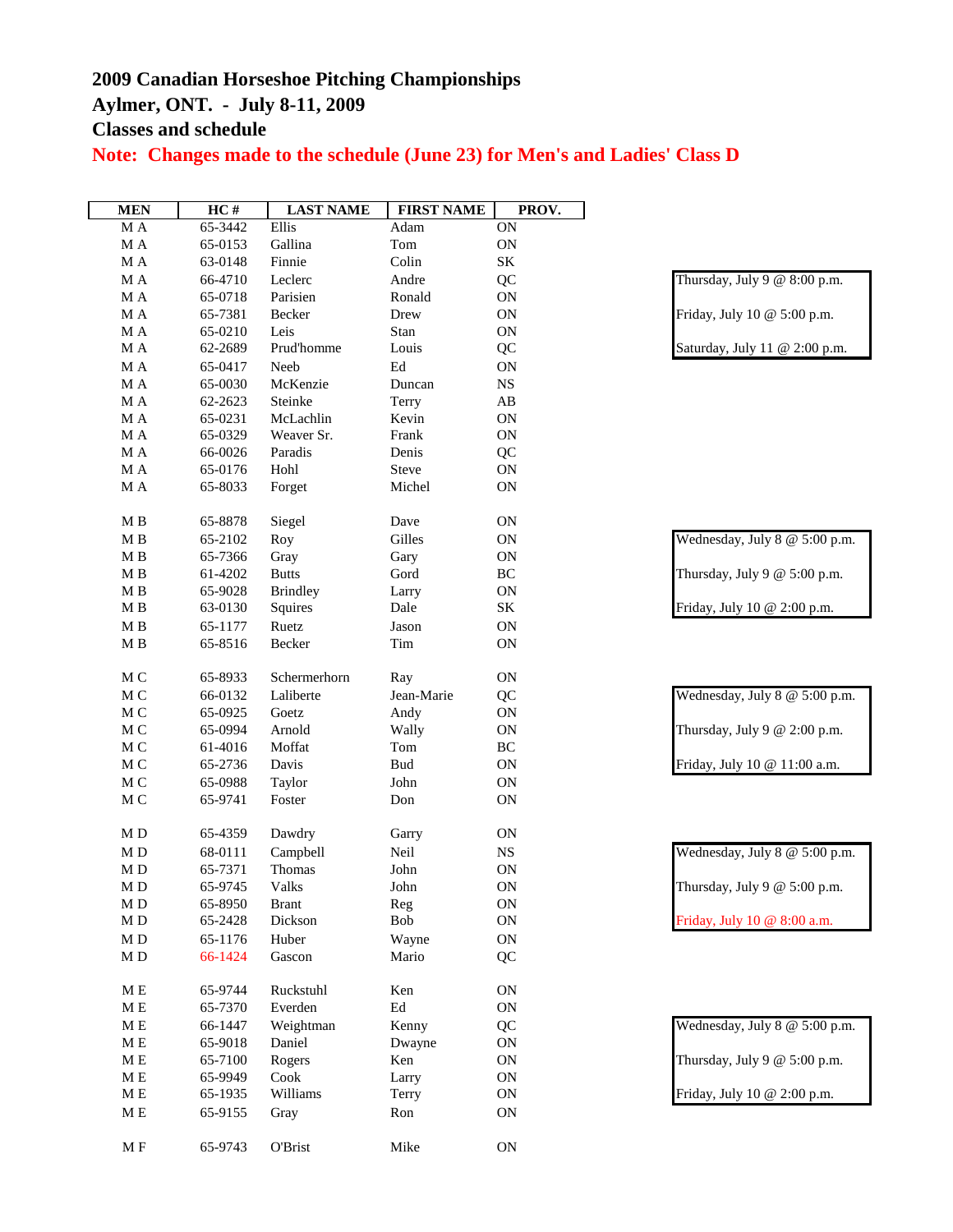| MF             | 68-0011 | Bullerwell   | Donald     | $_{\rm NS}$            |                                |
|----------------|---------|--------------|------------|------------------------|--------------------------------|
| MF             | 68-0062 | Harrison     | Larry      | $_{\rm NS}$            | Wednesday, July 8 @ 5:00 p.m.  |
| MF             | 65-9301 | Evers        | Doug       | $\mathbf{ON}$          |                                |
| MF             | 65-9584 | Gross        | Rick       | ON                     | Thursday, July 9 $@$ 5:00 p.m. |
| MF             | 65-0911 | Ferris       | Maurice    | ON                     |                                |
| MF             | 657301  | Leis         | Walter     | ON                     | Friday, July 10 @ 2:00 p.m.    |
| MF             | 65-8752 | Fennema      | John       | $\mathbf{ON}$          |                                |
| M G            | 65-0883 | Baldasso     | Louie      | $\mathbf{ON}$          |                                |
| M G            | 65-9703 | Ritchie      | Grant      | $\mathbf{ON}$          | Thursday, July 9 $@$ 5:00 p.m. |
| M G            | 65-8514 | Koopmans     | Ralph      | $\mathbf{ON}$          |                                |
| M G            | 63-0094 | Weitzel Jr.  | Howard     | $\rm SK$               | Friday, July 10 @ 2:00 p.m.    |
| M G            | 65-8181 | Gendron      | Francois   | $\mathbf{ON}$          |                                |
| M G            | 65-9372 | Sunday       | Carl       | $\mathbf{ON}$          | Saturday, July 11 @ 11:00 a.m. |
| M G            | 63-0721 | Squires      | Daryl      | SK                     |                                |
| M G            | 65-9704 | Clark        | Tom        | ON                     |                                |
| $\mathbf M$ H  | 62-2840 | Holley       | Mike       | $\mathbf{A}\mathbf{B}$ |                                |
| M H            | 65-2934 | Johnson      | Gary       | $\mathbf{ON}$          |                                |
| $\mathbf M$ H  | 65-6511 | Couture      | Pete       | $\mathbf{ON}$          | Wednesday, July 8 @ 11:00 a.m. |
| $\mathbf M$ H  | 65-9208 | Whitton      | Doug       | ON                     |                                |
| M H            | 61-4885 | Roos         | Bill       | $\rm BC$               | Thursday, July 9 @ 8:00 a.m.   |
| $\mathbf M$ H  | 65-8925 | Turvey       | Dean       | ON                     |                                |
| $\mathbf M$ H  | 65-4222 | Roseboom     | Ray        | $\mathbf{ON}$          | Saturday, July 11 @ 8:00 a.m.  |
| $\mathbf M$ H  | 65-8547 | Frook        | Dan        | ON                     |                                |
| M <sub>I</sub> | 65-7134 | Slaney       | Thomas     | $\mathbf{ON}$          |                                |
| M <sub>I</sub> | 65-7690 | Payne        | Ken        | $\mathbf{ON}$          |                                |
| M <sub>I</sub> | 65-1912 | Thomas       | <b>Bob</b> | ON                     | Wednesday, July 8 @ 8:00 p.m.  |
| M <sub>I</sub> | 65-0818 | Ward         | Joe        | ON                     |                                |
| M I            | 65-9264 | Parker       | Max        | $\mathbf{ON}$          | Thursday, July 9 $@$ 2:00 p.m. |
| $\mathbf{M}$ I | 62-2480 | Kilbourn     | Dave       | $\mathbf{A}\mathbf{B}$ |                                |
| M <sub>I</sub> | 65-0801 | <b>Brown</b> | Douglas    | ON                     | Friday, July 10 @ 2:00 p.m.    |
| M J            | 65-0784 | Goetz        | Dave Sr.   | $\mathbf{ON}$          |                                |
| M J            | 65-1168 | Weylie       | Dave       | $\mathbf{ON}$          | Wednesday, July 8 @ 8:00 p.m.  |
| M J            | 65-2317 | Moore        | Larry      | ON                     |                                |
| M J            | 63-1004 | Squires      | Dean       | $\rm SK$               | Thursday, July 9 $@$ 2:00 p.m. |
| M J            | 62-3309 | Skiehar      | Peter      | $\mathbf{A}\mathbf{B}$ |                                |
| M J            | 65-9236 | Crew         | Andrew     | ON                     | Friday, July 10 @ 11:00 a.m.   |

| <b>SR 30'</b> | HC#     | <b>LAST NAME</b> | <b>FIRST NAME</b> | PROV.     |
|---------------|---------|------------------|-------------------|-----------|
| SM30 A        | 62-3259 | Griffith         | Larry             | AB        |
| SM30A         | 63-0334 | Weitzel          | Howard            | SΚ        |
| SM30A         | 65-9366 | Csanadi          | Steve             | <b>ON</b> |
| SM30A         | 65-7513 | Snell            | Jack              | <b>ON</b> |
| SM30A         | 61-3605 | Chaisson         | Guy               | BC        |
| SM30 A        | 65-9077 | Laperle          | Gerald            | <b>ON</b> |
| SM30A         | 65-2239 | Lindsay          | Keith             | <b>ON</b> |
| SM30 A        | 61-2934 | <b>Stern</b>     | Maurice           | BC        |
|               |         |                  |                   |           |
| SM30B         | 66-1031 | Theriault        | Roger             | QC        |
| SM30B         | 65-2347 | Kristofic        | Ivan              | <b>ON</b> |
| SM30B         | 65-8854 | Ashton           | Bernie            | <b>ON</b> |
| SM30B         | 65-9579 | Waterman         | Robert            | <b>ON</b> |
| SM30B         | 65-0111 | Butcher          | LaVergne          | <b>ON</b> |
| SM30B         | 63-1034 | Bannerman        | Vern              | SΚ        |
| SM30B         | 63-0001 | Adams            | Jack              | SK        |
|               |         |                  |                   |           |
| SM30C         | 65-9947 | Pettit           | Steven            | <b>ON</b> |
| SM30C         | 65-0805 | Chilton          | Bill              | <b>ON</b> |
| SM30C         | 65-0171 | Heron            | Bob               | <b>ON</b> |
|               |         |                  |                   |           |

| Thursday, July 9 $@$ 5:00 p.m. |
|--------------------------------|
| Friday, July 10 @ 2:00 p.m.    |
| Saturday, July 11 @ 11:00 a.m. |

| Wednesday, July 8 @ 11:00 a.m. |
|--------------------------------|
| Thursday, July 9 @ 8:00 a.m.   |
| Saturday, July 11 @ 8:00 a.m.  |

| Wednesday, July $8 \text{ } \textcircled{ } 8:00 \text{ p.m.}$ |
|----------------------------------------------------------------|
| Thursday, July 9 $@2:00$ p.m.                                  |
| Friday, July 10 @ 2:00 p.m.                                    |

| Wednesday, July 8 @ 8:00 p.m. |  |
|-------------------------------|--|
| Thursday, July 9 $@2:00$ p.m. |  |
| Friday, July 10 @ 11:00 a.m.  |  |

| Thursday, July 9 $@$ 8:00 p.m. |
|--------------------------------|
| Friday, July 10 @ 5:00 p.m.    |
| Saturday, July 11 @ 2:00 p.m.  |

| Thursday, July 9 @ 2:00 p.m.     |  |
|----------------------------------|--|
| Friday, July 10 @ 11:00 a.m.     |  |
| Saturday - July 11 $@$ 11:00 a m |  |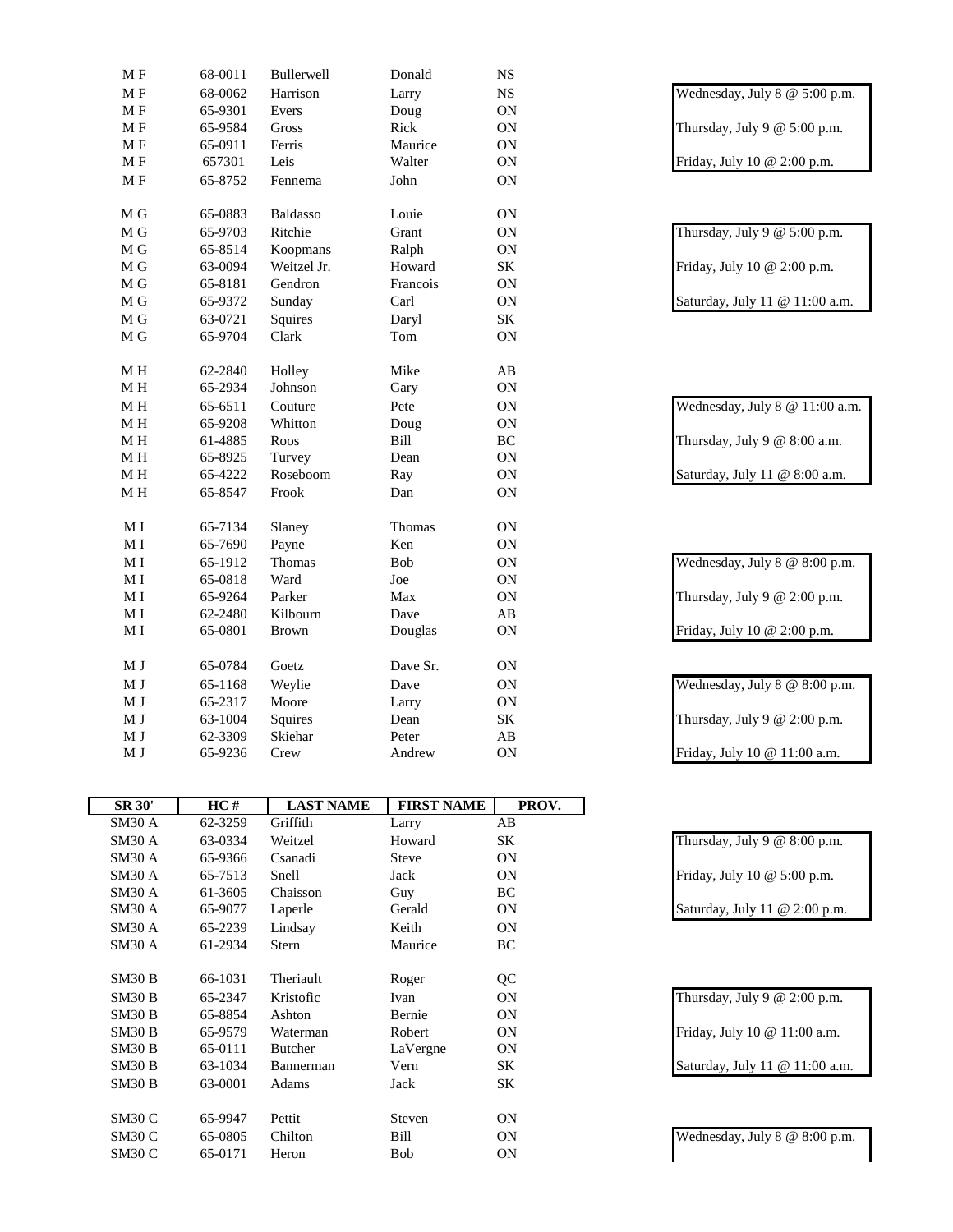| SM30 C                   | 61-4033 | Millar           | Jim                          | BC                     | Thursday, July 9 $@$ 2:00 p.m.           |
|--------------------------|---------|------------------|------------------------------|------------------------|------------------------------------------|
| SM30 C                   | 65-0112 | Carnochan        | Cecil                        | ON                     |                                          |
| SM30 C                   | 65-8463 | Hartman          | Roy                          | ON                     | Friday, July 10 @ 11:00 a.m.             |
| SM30 C                   | 65-2209 | Murphy           | John                         | ON                     |                                          |
|                          |         |                  |                              |                        |                                          |
| SM30D                    | 65-0168 | Hastings         | Charlie                      | ON                     |                                          |
| SM30D                    | 63-0035 | Fehr             | Jacob                        | $\rm SK$               | Wednesday, July 8 @ 8:00 p.m.            |
| SM30 D                   | 65-7382 | Becker           | Wayne                        | <b>ON</b>              |                                          |
| SM30 D                   | 65-9371 | Artymko          | Walter                       | <b>ON</b>              | Thursday, July 9 $@$ 2:00 p.m.           |
| SM30 D                   | 65-8177 | Lemire           | Marty                        | ON                     |                                          |
| <b>SM30 D</b>            | 65-1106 | VanDenneucker    | John                         | ON                     | Friday, July 10 @ 11:00 a.m.             |
| SM30D                    | 65-2704 | Stervinou        | Mike                         | ON                     |                                          |
| SM30 D                   | 65-2168 | Mackay           | Al                           | ON                     |                                          |
|                          |         |                  |                              |                        |                                          |
| <b>SR 40'</b>            | HC#     | <b>LAST NAME</b> | <b>FIRST NAME</b><br>Kenneth | PROV.<br><b>ON</b>     |                                          |
| <b>SM40</b>              | 65-0634 | Drury            |                              |                        |                                          |
| <b>SM40</b>              | 65-9727 | McIvor           | Ric                          | ON                     | Thursday, July 9 $@$ 8:00 p.m.           |
| <b>SM40</b>              | 65-2991 | <b>Brouwer</b>   | George                       | ON                     |                                          |
| <b>SM40</b>              | 65-1161 | Fromm            | Charlie                      | ON                     | Friday, July 10 @ 5:00 p.m.              |
| <b>SM40</b>              | 65-8341 | Vanderhart       | Earl                         | ON                     |                                          |
| <b>SM40</b>              | 68      | MacKenzie        | Sandy                        | $_{\rm NS}$            | Saturday, July 11 @ 2:00 p.m.            |
| <b>SM40</b>              | 65-9554 | Joly             | Marcel                       | ON                     |                                          |
| <b>SM40</b>              | 68-     | Corbett          | Michael                      | $_{\rm NS}$            |                                          |
| <b>SM40</b>              | 65-9233 | Alderson         | Albert                       | <b>ON</b>              |                                          |
|                          |         |                  |                              |                        |                                          |
| <b>LADIES</b>            | HC#     | <b>LAST NAME</b> | <b>FIRST NAME</b>            | PROV.                  |                                          |
| L A                      | 66-4706 | Moisan           | Sylvianne                    | QC                     |                                          |
| L A                      | 65-0233 | Janssens         | Sandy                        | ON                     | Thursday, July 9 $@$ 8:00 p.m.           |
| L A                      | 65-7319 | Leis             | Lucille                      | ON                     |                                          |
| L A                      | 62-1064 | Cordingley       | Jane                         | AB                     | Friday, July 10 @ 5:00 p.m.              |
| L A                      | 63-0663 | Allard           | Clara                        | $\rm SK$               |                                          |
| L A                      | 65-7514 | Snell            | Lia                          | ON                     | Saturday, July 11 @ 2:00 p.m.            |
|                          |         |                  |                              |                        |                                          |
| L B                      | 65-4227 | Roseboom         | Jean                         | <b>ON</b>              |                                          |
| ${\bf L}$ B              | 65-9729 | <b>Brant</b>     | Bonnie                       | <b>ON</b>              | Wednesday, July $8 \& 2:00 \text{ p.m.}$ |
| L B                      | 61-2936 | Stern            | Elaine                       | BC                     |                                          |
| L B                      | 65-7378 | Kurt             | Carol                        | <b>ON</b>              | Thursday, July 9 @ 11:00 a.m.            |
| L B                      | 65-1321 | Teeter           | Kim                          | ON                     |                                          |
| ${\bf L}$ B              | 65-8184 | Gendron          | Catherine                    | ON                     | Friday, July 10 @ 8:00 a.m.              |
|                          |         |                  |                              |                        |                                          |
| $\mathbf{L}\,\mathbf{B}$ | 65-9728 | Matthews         | Mary                         | ON                     |                                          |
| $\mathbf{L}\,\mathbf{B}$ | 65-9305 | Despres          | Debbie                       | ON                     |                                          |
| L C                      | 65-7368 | <b>Brant</b>     | Donna                        | <b>ON</b>              |                                          |
|                          |         |                  |                              |                        |                                          |
| ${\rm L}$ C              | 65-9302 | Evers            | Marg                         | ON                     | Wednesday, July 8 @ 2:00 p.m.            |
| ${\rm L}$ C              | 62-2449 | Kilbourn         | Winona                       | $\mathbf{A}\mathbf{B}$ |                                          |
| ${\rm L}$ C              | 65-9251 | Nadeau           | Loretta                      | ON                     | Thursday, July 9 @ 11:00 a.m.            |
| L C                      | 65-9850 | McIvor           | Marion                       | ON                     |                                          |
| ${\rm L}$ C              | 65-9599 | Wilson           | Helen                        | ON                     | Friday, July 10 @ 8:00 a.m.              |
| L C                      | 65-9295 | Zehr             | Lisa                         | ON                     |                                          |
| ${\rm L}$ C              | 65-9460 | Parker           | Kim                          | ON                     |                                          |
|                          |         |                  |                              |                        |                                          |
| L D                      | 65-9294 | Welk             | Kris                         | ON                     |                                          |
| $\mathbf L$ D            | 65-9232 | Alderson         | Kerri                        | ON                     | Wednesday, July 8 @ 2:00 p.m.            |
| $\mathbf L$ D            | 65-9749 | <b>Brant</b>     | Jill                         | ON                     |                                          |
| L D                      | 65-9733 | Smith            | Evelyn                       | ON                     | Thursday, July 9 @ 11:00 a.m.            |
| $\mathbf L$ D            | 62-2577 | Holley           | Mary                         | $\mathbf{A}\mathbf{B}$ |                                          |
| $\mathbf L$ D            | 65-9588 | Worboys          | Jane                         | ON                     | Friday, July 10 @ 11:00 a.m.             |
| L D                      | 63-0543 | Richmond         | Loretta                      | $\rm SK$               |                                          |
|                          |         |                  |                              |                        |                                          |
| ${\bf L}$ E              | 65-9151 | Scea             | Melinda                      | ON                     |                                          |
| ${\bf L}$ E              | 65-0063 | Mackay<br>Martin | Crystal                      | ON                     | Wednesday, July 8 @ 2:00 p.m.            |
| ${\bf L}$ E              | 65-3482 |                  | Pat                          | ON                     |                                          |

| Thursday, July 9 @ 8:00 p.m.  |
|-------------------------------|
| Friday, July 10 @ 5:00 p.m.   |
| Saturday, July 11 @ 2:00 p.m. |

| Wednesday, July 8 @ 2:00 p.m. |
|-------------------------------|
| Thursday, July 9 @ 11:00 a.m. |
| Fridav. July 10 @ 8:00 a.m.   |

| Wednesday, July $8 \& 2:00 \text{ p.m.}$ |
|------------------------------------------|
| Thursday, July 9 @ 11:00 a.m.            |
| Friday, July 10 @ 8:00 a.m.              |

| Wednesday, July $8 \& 2:00 \text{ p.m.}$              |
|-------------------------------------------------------|
| Thursday, July 9 $@$ 11:00 a.m.                       |
| Friday Iuly $10 \text{ \textdegree } 11 \cdot 00$ a m |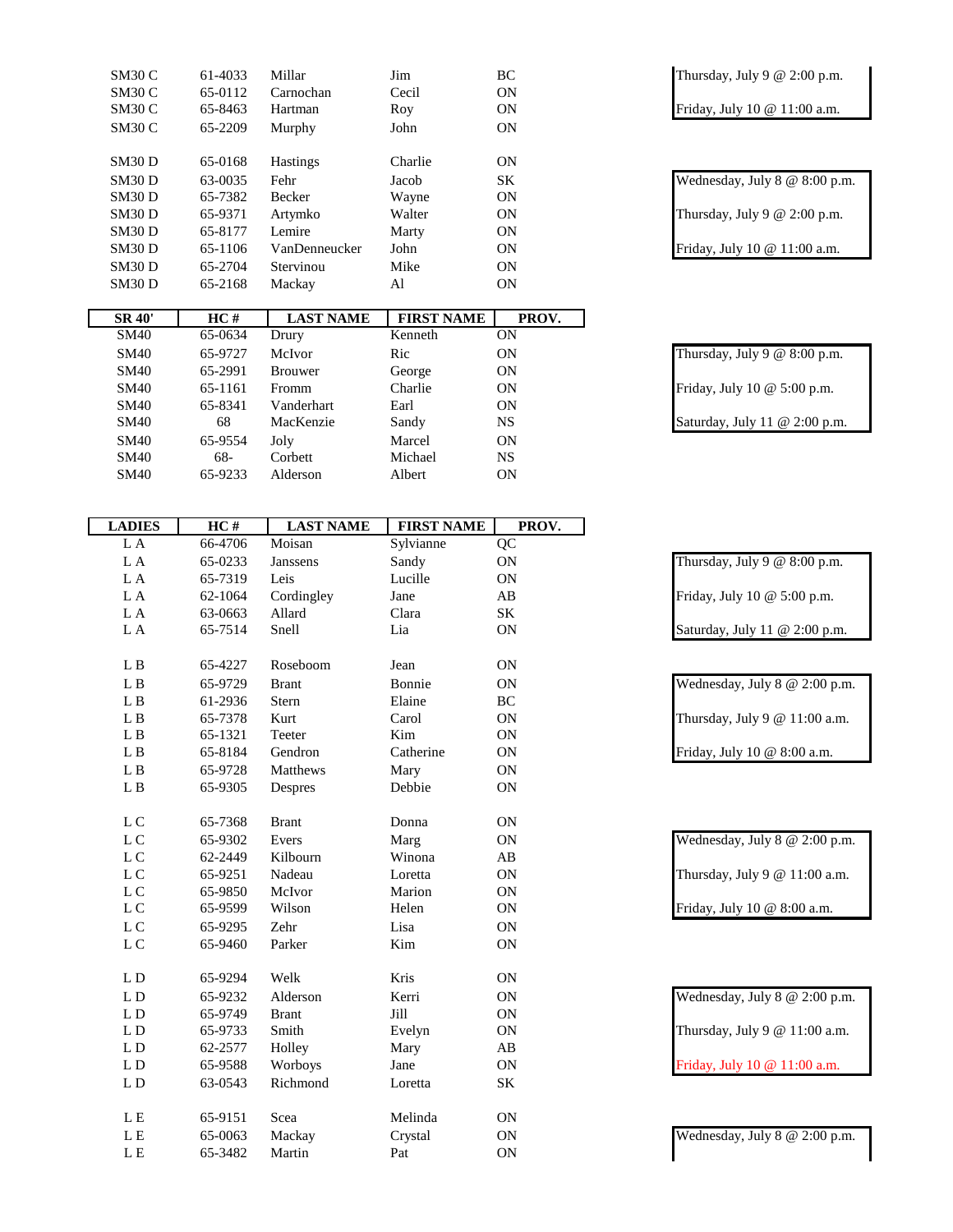| L E              | 68-0103 | Berry            | Maggie            | NS    |
|------------------|---------|------------------|-------------------|-------|
| L E              | 65-9561 | Arnold           | Sheryl            | ON    |
| L E              | 65-9465 | Snell            | Lynne             | ON    |
| L E              | 62-3308 | Skiehar          | Linda             | AB    |
| L E              | 65-9457 | Hewitt           | Loraine           | ON    |
|                  |         |                  |                   |       |
|                  |         |                  |                   |       |
| <b>SR LADIES</b> | HC#     | <b>LAST NAME</b> | <b>FIRST NAME</b> | PROV. |

| ້   | <u>vv 17 vv</u> | 1110111 | $1.115$ value | $\check{ }$ |
|-----|-----------------|---------|---------------|-------------|
| SL. | 65-8474         | Hartman | Marie         | ΟN          |
| SL. | 65-9746         | Valks   | Lisa          | ON          |
| SL  | 65-1001         | MacLean | Trena         | ON          |
| SL  | 65-1173         | Jackson | Nancy         | <b>ON</b>   |
|     |                 |         |               |             |

| <b>JR BOYS</b>         | HC#     | <b>LAST NAME</b> | <b>FIRST NAME</b> | PROV.           |                                |
|------------------------|---------|------------------|-------------------|-----------------|--------------------------------|
| JB A                   | 65-9927 | Lumb             | Scotty            | $\overline{ON}$ |                                |
| JBA                    | 65-9458 | Parker           | Joe               | $\mathbf{ON}$   | Wednesday, July 8 @ 11:00 a.m. |
| JBA                    | 65-9755 | Acheson          | <b>Brad</b>       | ON              |                                |
| $JBA$                  | 65-9943 | Boersema         | Scott             | ON              | Thursday, July 9 $@$ 8:00 a.m. |
| $JB$ $\boldsymbol{A}$  | 62-2889 | Cordingley       | Steven            | AB              |                                |
| JB A                   | 65-9935 | <b>Booy</b>      | Kyle              | <b>ON</b>       | Saturday, July 11 @ 8:00 a.m.  |
| JB B                   | 65-0812 | <b>Bradley</b>   | Aaron             | <b>ON</b>       |                                |
| $\rm{JB}$ B            | 65-9756 | Acheson          | Greg              | ON              |                                |
| $\rm{JB}$ B            | 65-0824 | Rivait           | Trevor            | ON              | Wednesday, July 8 @ 11:00 a.m. |
| $\rm{JB}$ B            | 65-9930 | Parker           | Jamie             | ON              |                                |
| $\rm{JB}$ B            | 65-9939 | Hilliker         | Curtis            | <b>ON</b>       | Thursday, July 9 $@$ 8:00 a.m. |
| $\rm{JB}$ B            | 65-9938 | Hilliker         | Devin             | ON              |                                |
| $\rm{JB}$ B            | 65-0807 | Luyt             | Justin            | ON              | Friday, July 9 @ 8:00 a.m.     |
| $\rm{JB}$ B            | 65-0199 | Major            | Tyler             | ON              |                                |
| JB C                   | 65-0808 | Luyt             | Kyle              | ON              |                                |
| JB C                   | 63-0769 | Allard           | Cody              | $\rm SK$        | Wednesday, July 8 @ 11:00 a.m. |
| JB C                   | 65-0821 | <b>Dygos</b>     | Colten            | <b>ON</b>       |                                |
| JB C                   | 65-0822 | Scott            | Alexander         | <b>ON</b>       | Thursday, July 9 $@$ 8:00 a.m. |
| JB C                   | 65-9602 | Wall             | Dalton            | ON              |                                |
| JB C                   | 65-9940 | Lindsay          | Damon             | ON              | Saturday, July 11 @ 8:00 a.m.  |
| JB C                   | 65-0814 | Fehr             | Cameron           | ON              |                                |
| $_{\rm JB}$ $_{\rm C}$ | 65-0802 | Lagrandeur       | Kevin             | ON              |                                |
| $\rm{JB}$ D            | 65-9552 | Arnold           | Nicholas          | ON              |                                |
| $\rm{JB}$ D            | 65-9931 | Steenbergen      | Zachary           | ON              | Wednesday, July 8 @ 11:00 a.m. |
| JB D                   | 65-9946 | Dennis           | Austin            | <b>ON</b>       |                                |
| $\rm{JB}$ D            | 65-0811 | Wieler           | Lee               | <b>ON</b>       | Thursday, July 9 $@$ 8:00 a.m. |
| JB <sub>D</sub>        | 65-0816 | Fehr             | Darin             | ON              |                                |
| JB D                   | 65-9600 | Kyle             | Tanner            | ON              | Saturday, July 11 @ 8:00 a.m.  |
| JB D                   | 65-9601 | Scott            | Tyler             | ON              |                                |
| JB D                   | 65-0817 | Fehr             | Riley             | ON              |                                |
| <b>JR GIRLS</b>        | HC#     | <b>LAST NAME</b> | <b>FIRST NAME</b> | PROV.           |                                |
| <b>JGA</b>             | 65-9757 | Nooren           | Lindsay           | ON              | Wednesday, July 8 @ 11:00 a.m. |
| $JG\,\mathbb{A}$       | 65-3546 | Mackay           | Kayla             | ON              |                                |
| JG A                   | 65-9926 | Lumb             | Colleen           | ON              | Thursday, July 9 $@$ 8:00 a.m. |
| JG A                   | 65-9551 | Arnold           | Shivonne          | ON              |                                |

JG B 65-7857 Mackay Ashley ON

JG B 65-0803 Pond Kaitlyn ON

JG B 65-0825 Bradley Amanda ON<br>
JG B 65-0813 Reynaert Kristen ON

Thursday, July 9  $@$  11:00 a.m. Friday, July 10 @ 8:00 a.m.

Thursday, July 9  $@ 8:00$  p.m. Friday, July 10 @ 5:00 p.m. Saturday, July 11  $@ 2:00$  p.m.

| Wednesday, July $8 \& 11:00$ a.m. |
|-----------------------------------|
| Thursday, July 9 $@$ 8:00 a.m.    |
| Saturday, July 11 @ 8:00 a.m.     |

| Wednesday, July 8 @ 11:00 a.m. |
|--------------------------------|
| Thursday, July 9 $@$ 8:00 a.m. |
| Saturday, July 11 @ 8:00 a.m.  |

| JG A | 65-9757 | <b>Nooren</b> | Lindsay        | ON | Wednesday, July $8 \& 11:00$ a.m. |
|------|---------|---------------|----------------|----|-----------------------------------|
| JG A | 65-3546 | Mackay        | Kayla          | 0N |                                   |
| JG A | 65-9926 | Lumb          | Colleen        | ΟN | Thursday, July 9 $@$ 8:00 a.m.    |
| JG A | 65-9551 | Arnold        | Shivonne       | ΟN |                                   |
| JG A | 66-1510 | Gascon        | Marilyne       | OС | Saturday, July 11 @ 8:00 a.m.     |
|      |         |               |                |    |                                   |
| IGR  | 65-7857 | Mackay        | $\Delta$ chley | ΩN |                                   |

JG B 65-9937 Helm Shelby ON Wednesday, July 8 @ 2:00 p.m. JG B 65-9929 Parker Katie ON Thursday, July 9 @ 11:00 a.m. 65-0813 Reynaert Kristen ON Saturday, July 11 @ 8:00 a.m.